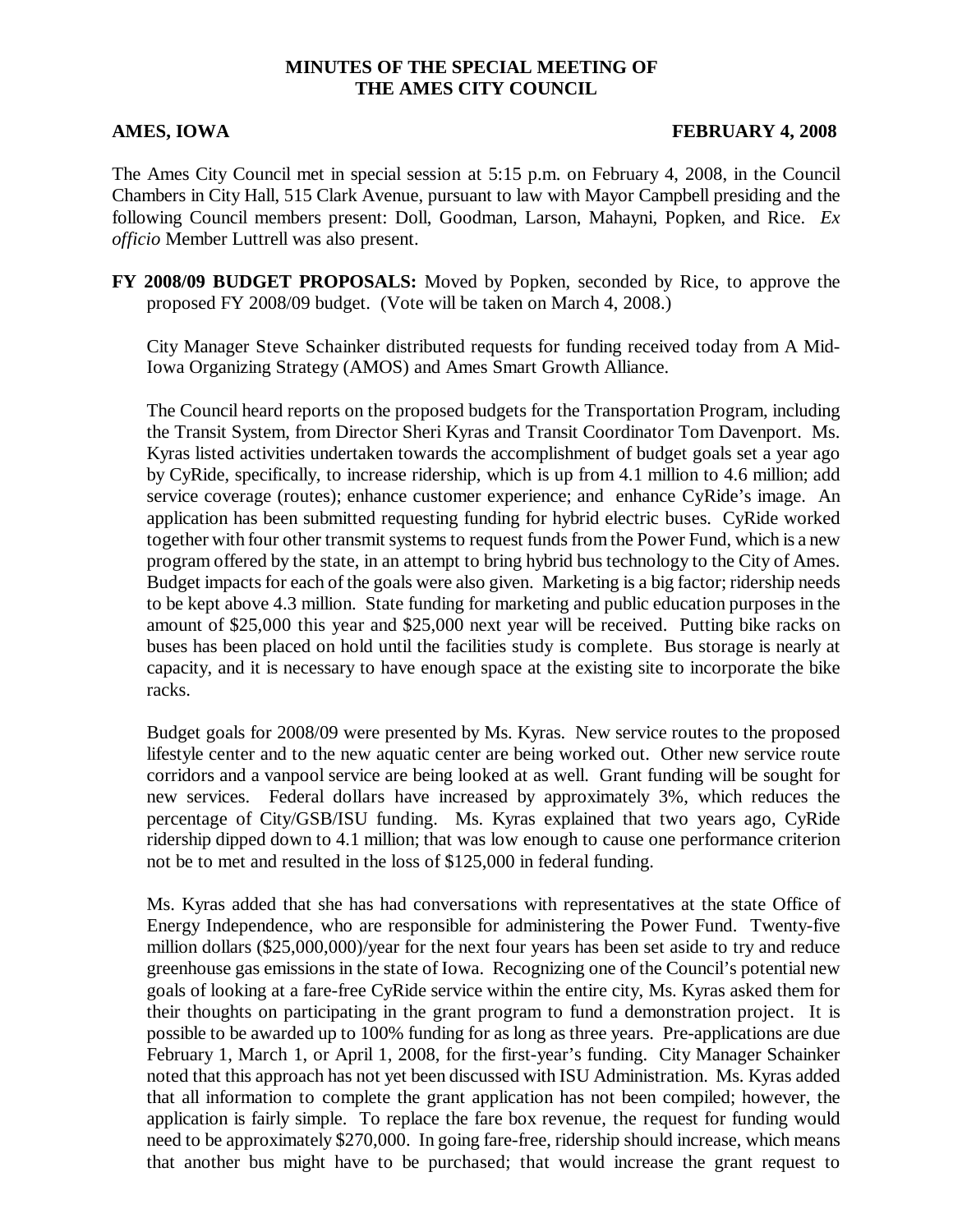approximately \$500,000 to \$800,000. The Mayor and Council members were asked if they were comfortable in submitting a Pre-Application. City Manager Schainker explained that it is not really a fare-free service; someone has to pay for it. The grant may not require a local match, but when the grant expires, the City, GSB, and ISU Administration would need to pay at least \$270,000 for continued operations. It was the consensus of the City Council that CyRide staff should move forward with completion of the Grant Pre-Application for submittal by April 1, 2008.

John Dunn, Water and Pollution Control Director, gave highlights on the budget for Water Production. Mr. Dunn pointed out that Water Quality Monitoring at Ada Hayden Park was not included in this budget.

Assistant Director Christina Murphy reviewed the budget for WPC Operations. She added that Ames was the only Iowa facility to be recognized with a Platinum Award through the National Association of Clean Water Agencies. Only two facilities in the entire United States have longer compliance streaks.

The Council heard an overview of the Public Safety Program, which included Traffic Control, as presented by Public Works Director John Joiner. Council Member Popken asked that lines be painted on the pavement to indicate where bicycles can best trip the in-street loop for the traffic signals. He noted that had been done in other communities and asked if it could be looked into for Ames.

Budget highlights of the Utilities Program, which included Resource Recovery, Water Distribution Maintenance, Storm Sewer Maintenance, and Sanitary Sewer Maintenance, were given.

Reports were summarized for the Transportation Program, which included the Street System, Parking Operation, and Airport. Mr. Joiner advised that the City Manager's Office, Parks & Recreation, and Public Works have formed a team to come up with innovative ways to make corridors more attractive. Pertaining to the turf/tree maintenance, *ex officio* Member Luttrell said that there are environmental groups on campus that are looking for volunteer projects. They want to get involved, but really don't know how. She suggested that the City contact ISU to get student groups involved in such activities. Director Joiner advised that the City will look into the feasibility of such a volunteer program.

Council Member Larson asked that comparisons be made with other general aviation operations the size of Ames to determine service levels, specifically clearing the runways of snow. Director Joiner said that the City has begun to look into operations performed at similar airports within the state. Mr. Larson said that he was hearing that if there is much more than a quarterinch of snow on the runway, the bigger jets have to bypass Ames. They are diverted to another airport and then have to find transportation to Ames. Mr. Joiner advised that that is of particular concern in the evenings and weekends when the FBO and crews are not in the terminal building.

Lastly, Mr. Joiner reviewed the budget details for the Cemetery, Public Works Administration, Public Works Engineering, and Public Buildings. Council Member Mahayni recommended that the front entrance to City Hall be better maintained. He noted that some of the pavement is sinking and breaking. Director Joiner advised that, due to other priorities, staff has not been able to address that as quickly as they would like, but as soon as weather permits, staff will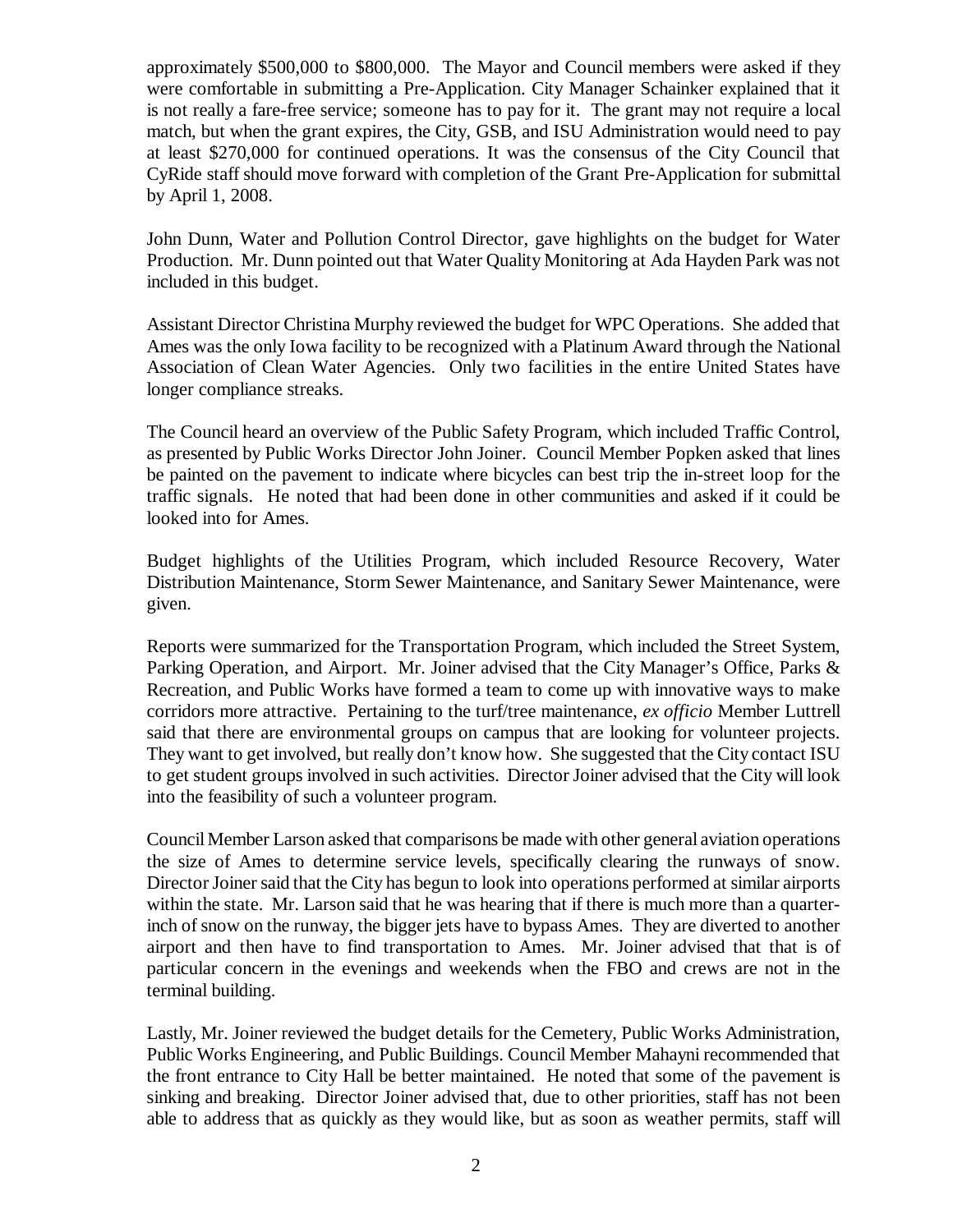address the problem. Council Member Larson recommended that the entrance to City Hall be made more attractive and kept in the best possible condition.

**COMMENTS:** Moved by Goodman, seconded by Popken, to refer to staff the letter from Ames Little League, specifically requesting to know the current rules pertaining to advertising on outfield fences and enforcement of those rules.

Vote on Motion: 6-0. Motion declared carried unanimously.

**ADJOURNMENT:** Moved by Doll, seconded by Goodman, to adjourn at 6:40 p.m.

\*\*\*\*\*\*\*\*\*\*\*\*\*\*\*\*\*\*\*\*\*\*\*\*\*\*\*\*\*\*\*\*\*\*\*\*\*\*\*\*\*\*\*\*\*\*\*\*\*\*\*\*\*\*\*\*\*\*\*\*\*\*\*\*\*\*\*\*\*\*\*\*\*\*\*\*\*\*

## **MINUTES OF THE SPECIAL MEETING OF THE AMES CITY COUNCIL**

## **AMES, IOWA FEBRUARY 5, 2008**

The Ames City Council met in special session at 5:18 p.m. on February 5, 2008, in the Council Chambers in City Hall, 515 Clark Avenue, pursuant to law with Mayor Campbell presiding and the following Council members present: Doll, Goodman, Larson, Mahayni, Popken, and Rice. *Ex Officio* Member Luttrell was also present.

**FY 2008/09 BUDGET PROPOSALS:** The Council heard and discussed highlights of the Community Enrichment Program, which included Recreational Opportunities, presented by Director Nancy Carroll.

Ms. Carroll stated that increases in fees were necessary due, to a large part, to the statemandated increase in minimum wage. She noted that they have approximately 200 seasonal employees; the wage increase equated to approximately \$47,000.

According to Ms. Carroll, due to technological advancements, the Department was able to cut its personnel total by 1.5 FTE. On-line registration has proven very beneficial to customers as well as to the staff. She said that the Department offers 134 activities, and the average cost for participation is \$40. There is a formal program in place for assisting low-income persons with registration fees.

Ms. Carroll highlighted the Donald and Ruth Furman Aquatic Center. She advised that the Aquatic Center budget was based on averages of other similar aquatic centers in Iowa (West Des Moines, Clive, and Cedar Falls). This budget assumes that the Furman Aquatic Center will be operational beginning in June 2009 with a net revenue of approximately \$46,000 for one month.

Activities for the Community Center/Auditorium/Bandshell and the Wellness Program were described.

 Ms. Carroll also highlighted the net revenue of Homewood Golf Course. Two fiscal goals are to break even operationally and to maintain an operational fund balance of 27% of operational expenses (\$67,000).

Regarding the Ice Arena, Ms. Carroll stated that the three fiscal goals are to: [1] break even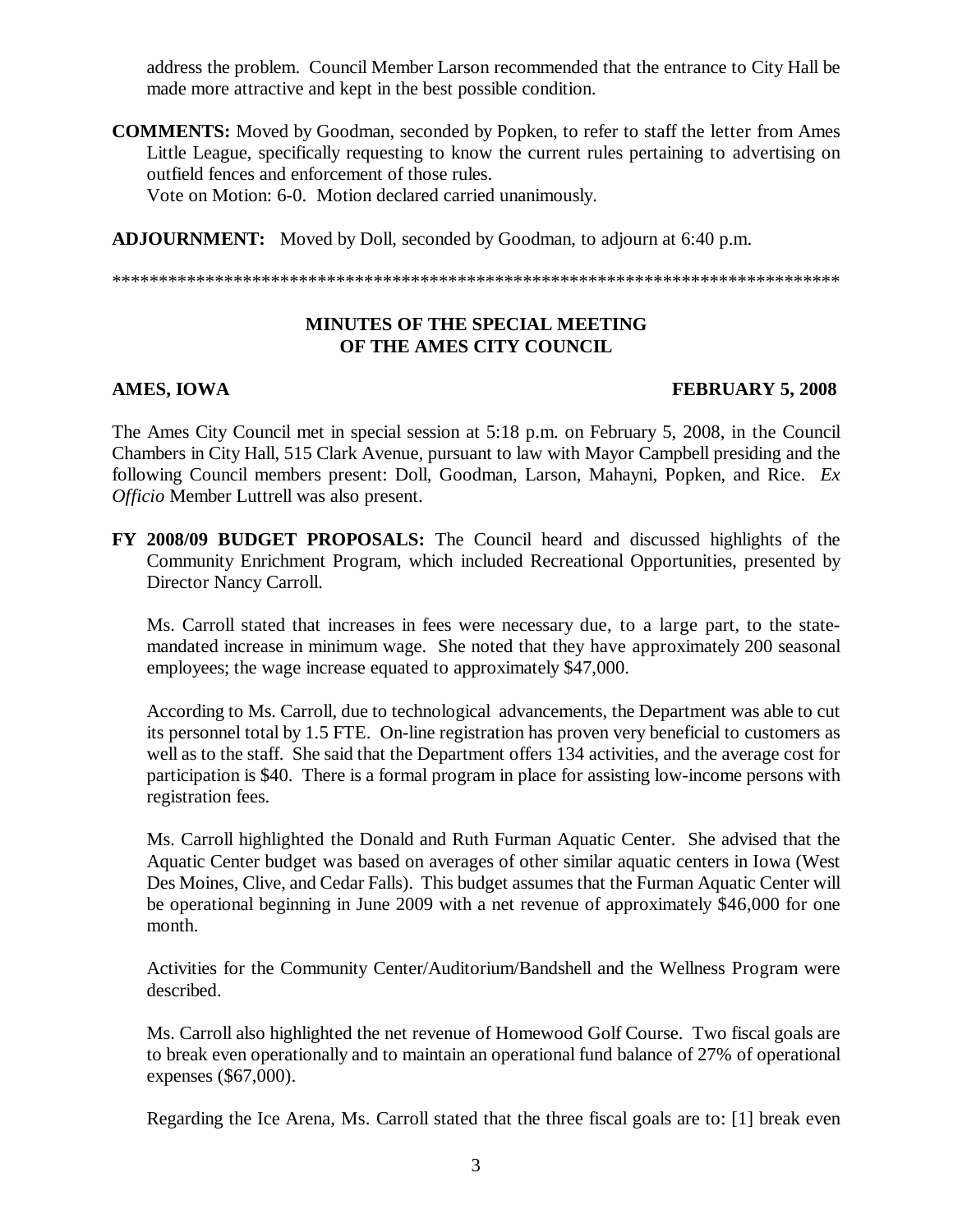operationally, [2] maintain an Operational Fund Balance of 15% of operational expenses (\$63,000); and [3] maintain a healthy capital reserve fund balance to ensure a quality facility for 30+ years. She reminded the City Council that the City and Iowa State University agreed, for FY 07/08, to redirect a \$40,000 contribution from the Capital Reserve Fund to the Operations Fund. The goal is to sell more ice time in the summer. Attempts to reduce expenses, specifically, utilities will also be made. Fee increases of 5% (\$13,500) are programmed into this budget.

The Park System budget was reviewed. There are 35 parks and woodland/open spaces. This equates to1,203 acres of parkland.

Ms. Carroll recalled that the CIP had contained \$135,000 for a new shelter house/restroom to be constructed at Gateway Hills, and private funding for that project had been received in the amount of \$50,000. However, since the footprint would not allow the shelter house/restroom to be built at that location, the City Council had reallocated the City's contribution to the pier overlook feature at Ada Hayden. The private donor now has requested that \$40,000 of her contribution to go to the Dog Park, and the other \$10,000 to be used for tree planting or other things that staff believes would be advantageous at Gateway Park. Director Carroll said that staff will now be bringing plans and specifications to be approved by Council within the next four to six weeks for the Dog Park project. It is anticipated that construction would begin in mid- to late-summer, and if the weather allows, the Dog Park could open next fall or in Spring 2009.

Details were given, by Police Chief Chuck Cychosz, of the budget for the Public Safety Program, which included Administration and Records, Crime Prevention and Police Services, General Investigation, Emergency Communications, Forfeiture/Grants.

The FY 2008/09 budget includes funding to increase a Records Clerk from one-half time to three-quarter time and hiring a half-time Evidence Technician. Due to a decrease of \$196,000 in the City's required contribution to the Municipal Police and Fire Retirement System of Iowa and savings in health insurance costs, there is an increase of only 1.4% from the FY 2007/08 to FY 2008/09 in Personal Services. Chief Cychosz also advised that increased funding for an increase in pay for School Crossing Guards is being requested. Recruiting and retaining crossing guards presents a growing challenge.

Chief Cychosz said that funding in the amount of \$40,500 to begin the hiring and training of new officers in advance of planned retirements is included in this budget as the Department prepares for personnel turnover. Typically, it takes approximately six months to train a new recruit.

According to the Chief, a new program, Certified Crime-Free Housing, will be introduced during this fiscal year. In addition, more extensive dialog with Ames Community School administrators will occur during FY 2008/09, and it is possible that a second School Resource Officer will be requested.

Chief Cychosz noted that the patrol vehicles being purchased by the City are flex-fuel vehicles.

It was noted that 25% of the budget for Community Safety Officers (CSOs) is being transferred to the General Fund due to the services that they are performing. In addition to their present duties, it is possible that CSOs will assist Animal Control Officers in the future.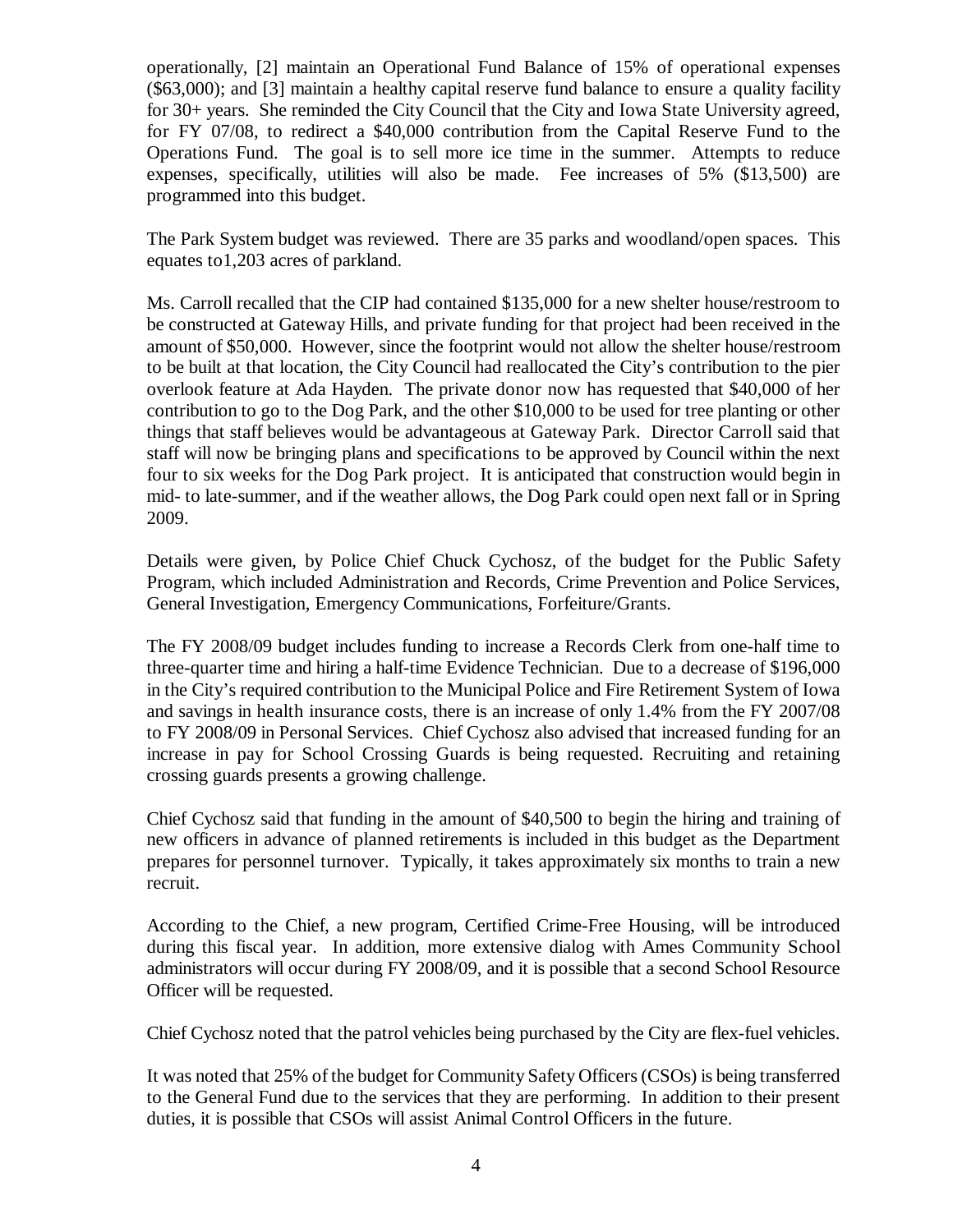The budget for Animal Shelter and Control was reviewed. Regarding the Urban Deer Program, Chief Cychosz stated that the DNR fly-over occurred last week, and the results of same will be forwarded to the City Council as soon as they are received.

The Fire Safety Activities portion of the Public Safety program was presented by Chief Clint Petersen and Deputy Chief Paul Sandoval.

Deputy Sandoval stated that calls increased another eight percent in the past fiscal year after increasing by 20% the year before. The Fire Department responded to 3,193 calls during the last fiscal year. Eighty-nine (89) of those calls were structure fires. Medical calls are also increasing. Deputy Chief Sandoval described the new response policy to unsubstantiated automatic alarms. The Department continues to meet the Council's goal of responding to 85% of the community within five minutes. This will continue to be monitored closely. Deputy Chief Sandoval said that three new fire fighters are being requested in this budget.

Chief Petersen reviewed the Fire Prevention and Safety Education budget, which includes the Inspections Division. The hiring of part-time Student Inspectors has worked out very well.

The Building Safety and Health and Sanitation budgets were briefly reviewed by Chief Petersen. City Sanitarian Kevin Anderson has begun inspecting sites formerly under the jurisdiction of the state, which has resulted in approximately \$14,000 in additional revenue for the City.

The meeting recessed at 6:57 p.m. and reconvened at 7:00 p.m.

The operations budget for the Electric Utility was explained by Director Don Kom. Under Electric Administration, Mr. Kom advised that the Energy Fair will be held on March 22 from 10 AM - 2 PM in the City Hall Gymnasium. A Renewables Conference will be held on March 25 at the Scheman Building. Mr. Kom said that 949 subscribers were added to the Prime Time Power program during the past year. That program is currently voluntary; however, an evaluation as to the merits of making it mandatory is being performed.

According to Mr. Kom, Ames Electric Utility rates are 18% lower than its neighbors. The rates are 32% lower for residential customers, 9% lower for commercial customers, and approximately 1% higher for industrial customers.

Demand-Side Management programs were highlighted. These include air conditioner rebates, commercial lighting rebates, energy audits, and weatherization. Funding for these programs will increase by 50% in 2008/09.

Council Member Goodman asked that the Council be provided with a memo that shows the savings, e.g., kilowatt dollars saved per hour, dollar invested/dollar saved, etc., for each of the demand-side management programs.

The budget for Election Production was briefly reviewed. The electric usage peak occurred on August 28, 2007, when 124.06 megawatts were used. The all-time peak occurred in 2006 when 126.2 megawatts were used. Mr. Kom advised that Unit #7 is now operating better than ever.

Director Kom described program activities under Electric Plant Control.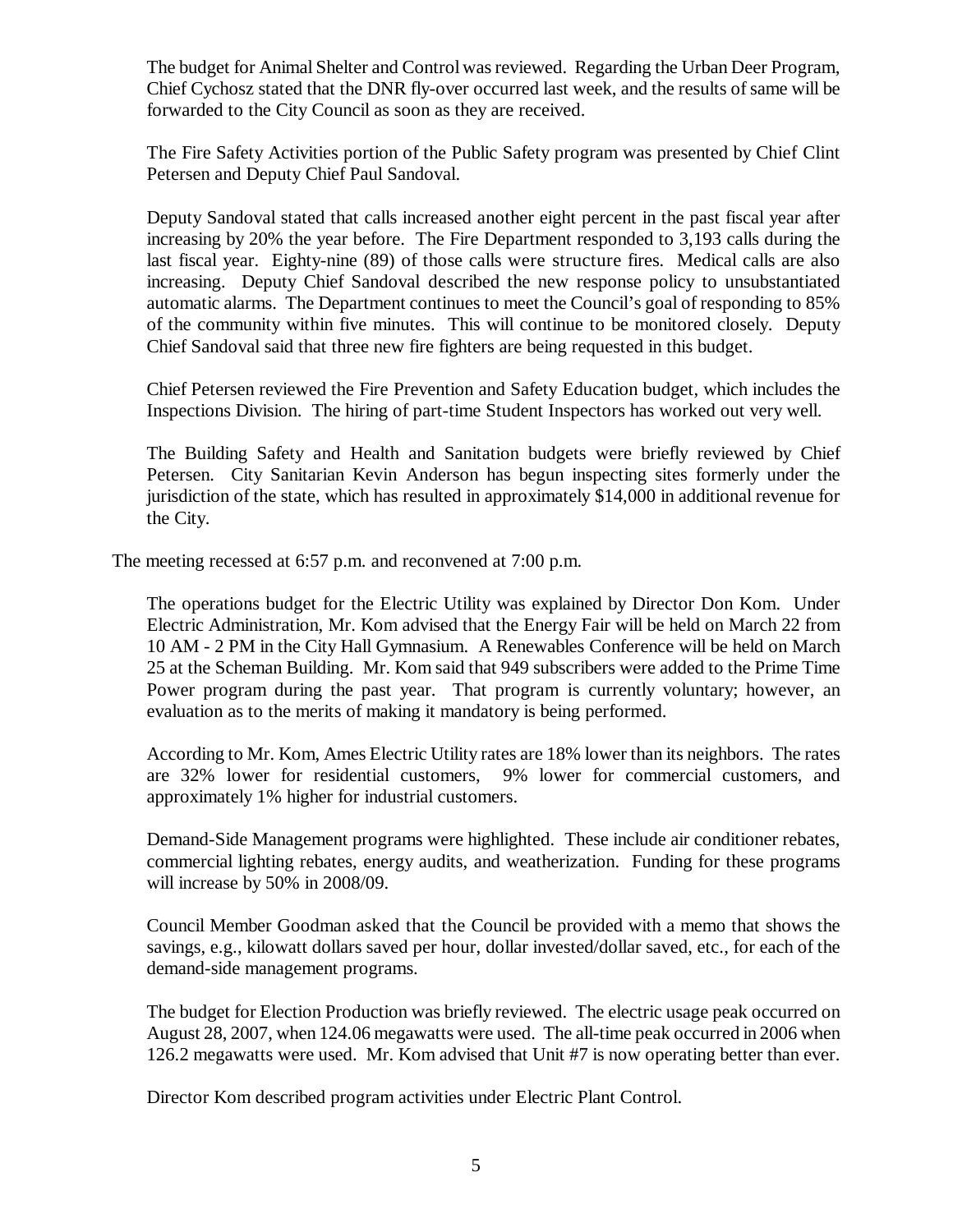Rich Archer, Line Superintendent, listed several accomplishments of the Electric Distribution Division during the past fiscal year. He also described annual projects undertaken by this Division. The price of transformers and other materials has increased approximately 18% during the past FY, which has significantly impacted the budget.

Highlights of Electric Metering were presented by Director Kom. He said discussions regarding demand-side management have been discussed with the City's three largest industrial customers: Ball, 3-M, Sauer-Danfoss. Ball Manufacturing will be pursuing conservation measures regarding its lighting. Electric Services staff was encouraged to have conversations with those manufacturers on ways to reduce demand.

Lyndon Cook, Electrical Engineering Manager, presented the main programs under Electric Engineering. Staff from this division serves as the Geographic Information System (GIS) Coordinator for the Electric Department and maintains software for Engineering, Metering, and Electric Distribution's portable and fixed GIS workstations.

Mr. Cook explained the new mandatory NERC/MRO reliability and cyber security standards. These have combined to create significant new responsibilities for engineering staff. Because of the additional work requirements, a System Engineer position to help address system protection and planning issues was created; this replaced an Electric Production Foreman in Production.

Mr. Kom explained that Fuel/Purchased Power comprises the largest portion of the budget for Electric Services. He said that coal deliveries were much improved in 2007, and an adequate supply was maintained at all times. Assistant Director Brian Trower described the activities under this category. An Energy Procurement Coordinator position has been created, but currently is not filled. He advised that the projected budget is increasing due to federal emission requirements beginning in 2009. Mr. Trower explained the EPA Clean Air Interstate Rule and defined Nox allowances. He described the penalties that could result if the appropriate Nox allowances are not maintained to cover the emissions.

**ADJOURNMENT:** Moved by Doll, seconded by Goodman, to adjourn the meeting at 8:11 p.m. Vote on Motion: 6-0. Motion declared carried unanimously.

# \*\*\*\*\*\*\*\*\*\*\*\*\*\*\*\*\*\*\*\*\*\*\*\*\*\*\*\*\*\*\*\*\*\*\*\*\*\*\*\*\*\*\*\*\*\*\*\*\*\*\*\*\*\*\*\*\*\*\*\*\*\*\*\*\*\*\*\*\*\*\*\*\*\*\*\*\*\*

### **MINUTES OF THE SPECIAL MEETING OF THE AMES CITY COUNCIL**

## **AMES, IOWA FEBRUARY 6, 2008**

The Ames City Council met in special session at 5:17 p.m. on February 6, 2008, in the Council Chambers in City Hall, 515 Clark Avenue, pursuant to law with Mayor Campbell presiding and the following Council members present: Doll, Goodman, Larson, Mahayni, Popken, and Rice. *Ex officio* Member Luttrell was also present.

**FY 2008/09 BUDGET PROPOSALS:** The City Council heard the report on the proposed budget for Library Operations presented by Director Art Weeks.

Budgets for General Government and Internal Services were presented, which included Fleet Maintenance Services and Fleet Acquisition and Disposal. Fleet Services Director Paul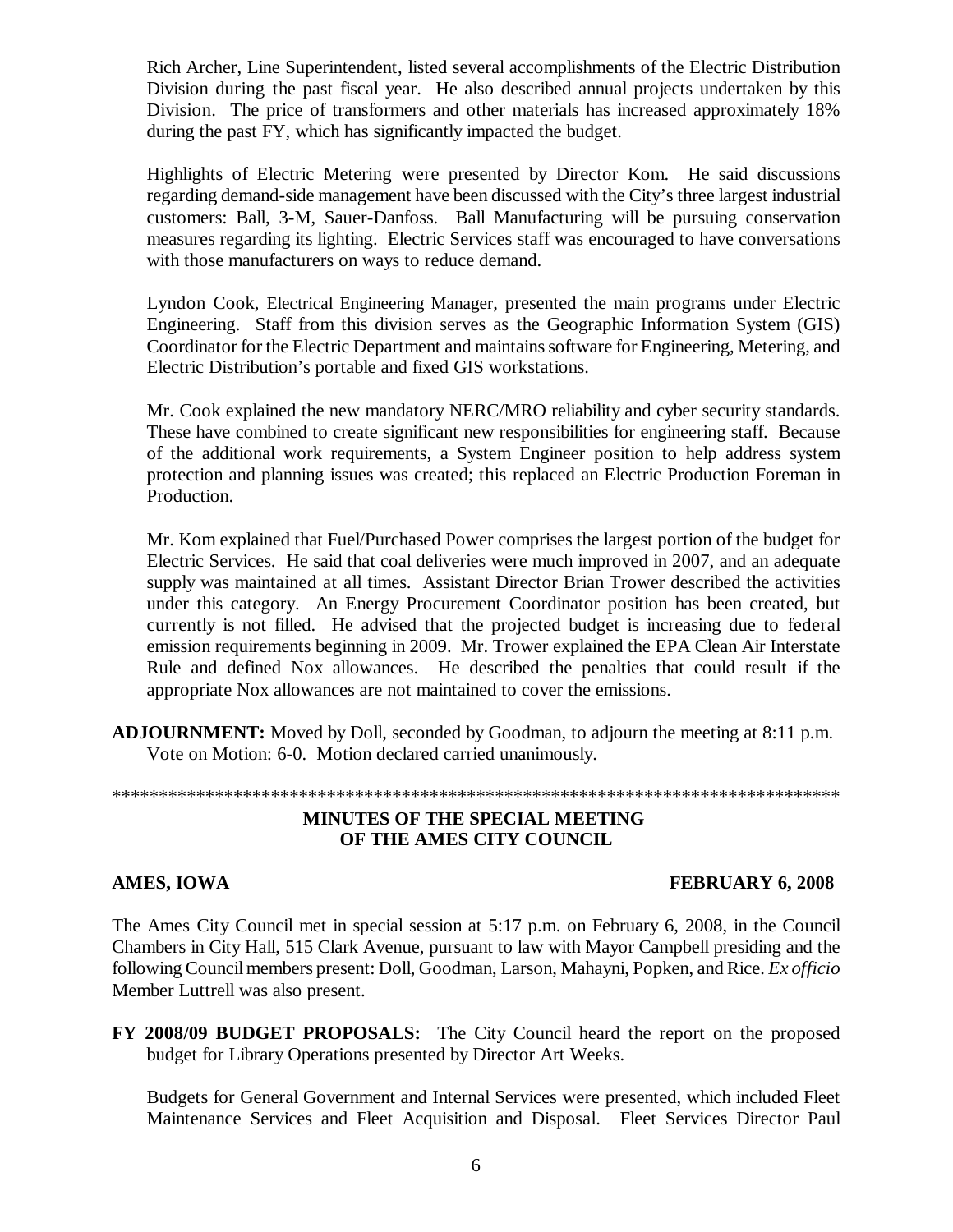Hinderaker advised that he had signed paperwork today to send to the DNR requesting no further action required for the L.U.S.T. (Leaking Underground Storage Tanks) program for the facility at 2207 Edison; that has been in the works for 19 years.

The budget for Human Resources was detailed by Director Julie Huisman. The Risk Management budget was highlighted by Jon-Scott Johnson. Jennifer Hubbard, Human Resources Officer, gave the budget for Health Insurance Management. She explained that this program was recently shifted from the Risk Management program.

Budgets were outlined for the City Council and Executive Management, City Clerk, Public Relations, and Cable TV. Council Member Larson recommended that the City's website be improved, both in content and appearance.

The budget for Legal Services was explained by City Attorney Doug Marek. The three-quartertime Principal Clerk position is proposed to increase to full-time for FY 2008/09. Mr. Marek indicated that requests for assistance have increased, and without additional attorney support, the service level to departments will decrease. The attorneys have an open-door policy now; however, due to heavy workloads, the consultation process will probably need to be formalized in the future. Discussion ensued as to billing the City Attorney's time. Mr. Schainker advised that it is important to correctly reflect for whom the work is being done.

The meeting recessed at 7:25 p.m. and reconvened at 7:35 p.m.

Discussion continued on the budgets for Long-Range and Current Planning presented by Planning and Housing Director Steve Osguthorpe. According to City Manager Schainker, tracking of the time it takes to process customer requests/applications will occur.

The budget for Housing and Community Development was explained by Housing Coordinator Vanessa Baker-Latimer, reviewing specifically Leased Housing and Affordable Housing programs. Ms. Baker Latimer also gave the budget highlights for the Community Development Block Grant program.

Details of the Economic Development budget were given by Finance Director Duane Pitcher. Information on currently outstanding economic development loans was distributed by Mr. Pitcher. He noted that there have been no payments on the loan for Home Style Furniture since November 2005. In December 2005, the City Attorney sent out the Notice of Penalty of \$99,997.90 related to failure to create the promised number of jobs. Discussion at a Council meeting in December 2005 resulted in authorization being granted to give credit for the number of jobs that were created, which reduced the penalty to approximately \$50,000. Mr. Pitcher stated that the matter remains unresolved at this time.

Council Member Larson pointed out that, by referendum, one percent of the Hotel/Motel tax is to go to economic development. He did not envision that the one cent mandated by referendum to go to economic development would pay for administrative time on special events, processing economic development loans, etc.

Reports were given by Finance Director Duane Pitcher on Financial Services. The Storm Disaster Activity program was then explained: That activity reflects the Federal Emergency Management Agency (FEMA) disaster activities associated with the ice storm during Winter 2007.